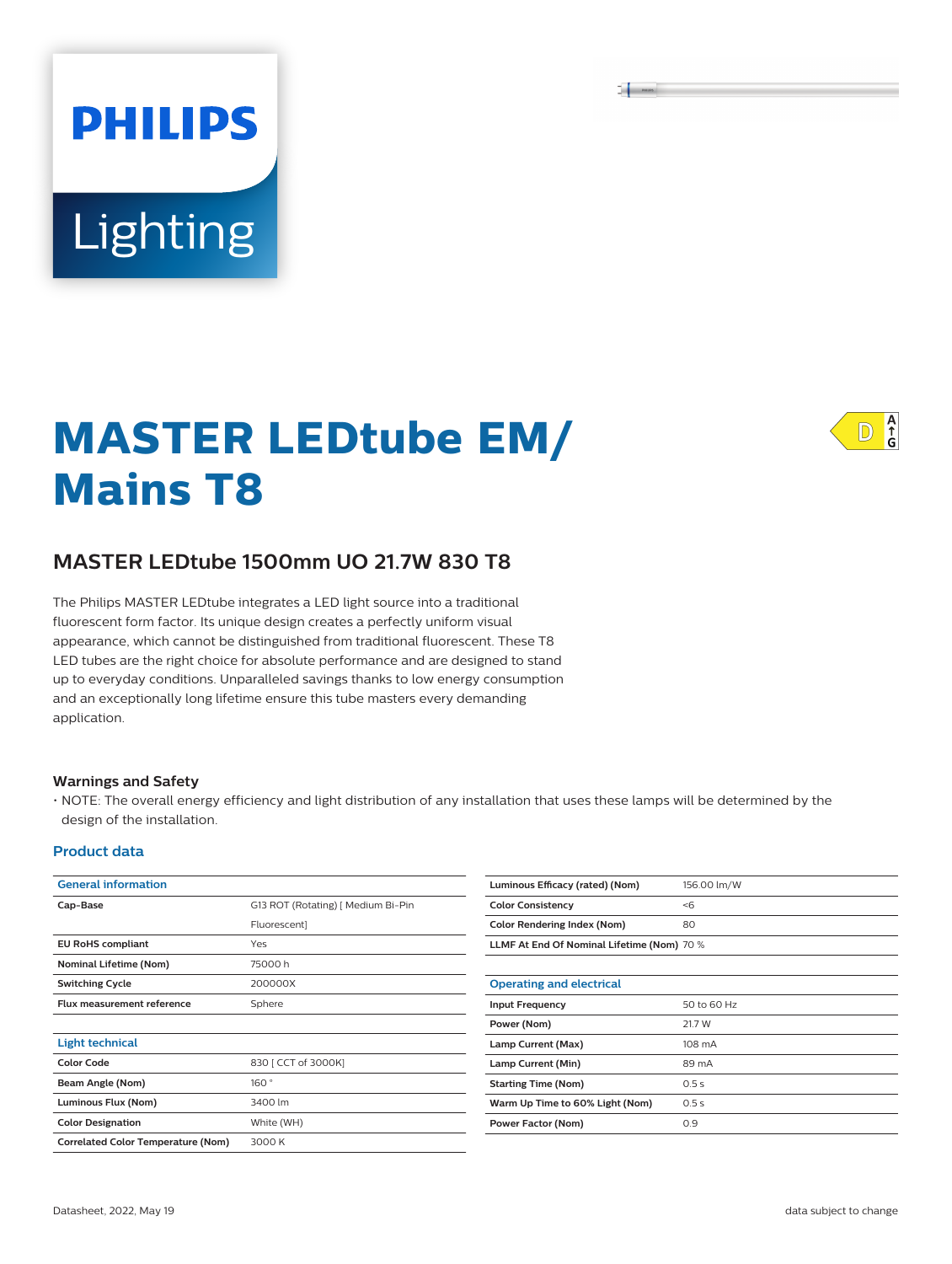#### **MASTER LEDtube EM/Mains T8**

| <b>Voltage (Nom)</b>            | 220-240 V          |  |  |  |  |
|---------------------------------|--------------------|--|--|--|--|
|                                 |                    |  |  |  |  |
| <b>Temperature</b>              |                    |  |  |  |  |
| T-Ambient (Max)                 | 45 °C              |  |  |  |  |
| T-Ambient (Min)                 | $-20 °C$           |  |  |  |  |
| T-Storage (Max)                 | 65 °C              |  |  |  |  |
| T-Storage (Min)                 | $-40^{\circ}$ C    |  |  |  |  |
| T-Case Maximum (Nom)            | 60 °C              |  |  |  |  |
|                                 |                    |  |  |  |  |
| <b>Controls and dimming</b>     |                    |  |  |  |  |
| Dimmable                        | <b>No</b>          |  |  |  |  |
|                                 |                    |  |  |  |  |
| <b>Mechanical and housing</b>   |                    |  |  |  |  |
| <b>Bulb Finish</b>              | Frosted            |  |  |  |  |
| <b>Bulb Material</b>            | Plastic            |  |  |  |  |
| <b>Product Length</b>           | 1500 mm            |  |  |  |  |
| <b>Bulb Shape</b>               | Tube, double-ended |  |  |  |  |
|                                 |                    |  |  |  |  |
| <b>Approval and application</b> |                    |  |  |  |  |
| <b>Energy Efficiency Class</b>  | D                  |  |  |  |  |

| <b>Energy Saving Product</b>     | Yes                                      |  |  |  |
|----------------------------------|------------------------------------------|--|--|--|
| <b>Approval Marks</b>            | RoHS compliance TUV CE marking KEMA Keur |  |  |  |
|                                  | certificate                              |  |  |  |
| Energy Consumption kWh/1000 h    | 22 kWh                                   |  |  |  |
| <b>EPREL Registration Number</b> | 403546                                   |  |  |  |
|                                  |                                          |  |  |  |
| <b>Product data</b>              |                                          |  |  |  |
| Full product code                | 871951431662100                          |  |  |  |
| Order product name               | MASTER LEDtube 1500mm UO 21.7W 830 T8    |  |  |  |
| <b>EAN/UPC - Product</b>         | 8719514316621                            |  |  |  |
| Order code                       | 929002998502                             |  |  |  |
| Numerator - Quantity Per Pack    | 1                                        |  |  |  |
| Numerator - Packs per outer box  | 10                                       |  |  |  |
| Material Nr. (12NC)              | 929002998502                             |  |  |  |
| Net Weight (Piece)               | $0.285$ kg                               |  |  |  |

#### **Dimensional drawing**



| Product                                                         | D1 | D <sub>2</sub> | A1 | $\mathbf{A}$ | A3 |
|-----------------------------------------------------------------|----|----------------|----|--------------|----|
| MASTER LEDtube 1500mm 25.8 mm 28 mm 1498.8 mm 1505.9 mm 1513 mm |    |                |    |              |    |
| UO 21.7W 830 T8                                                 |    |                |    |              |    |

#### **Photometric data**







 $180^\circ$ 

 $120<sup>°</sup>$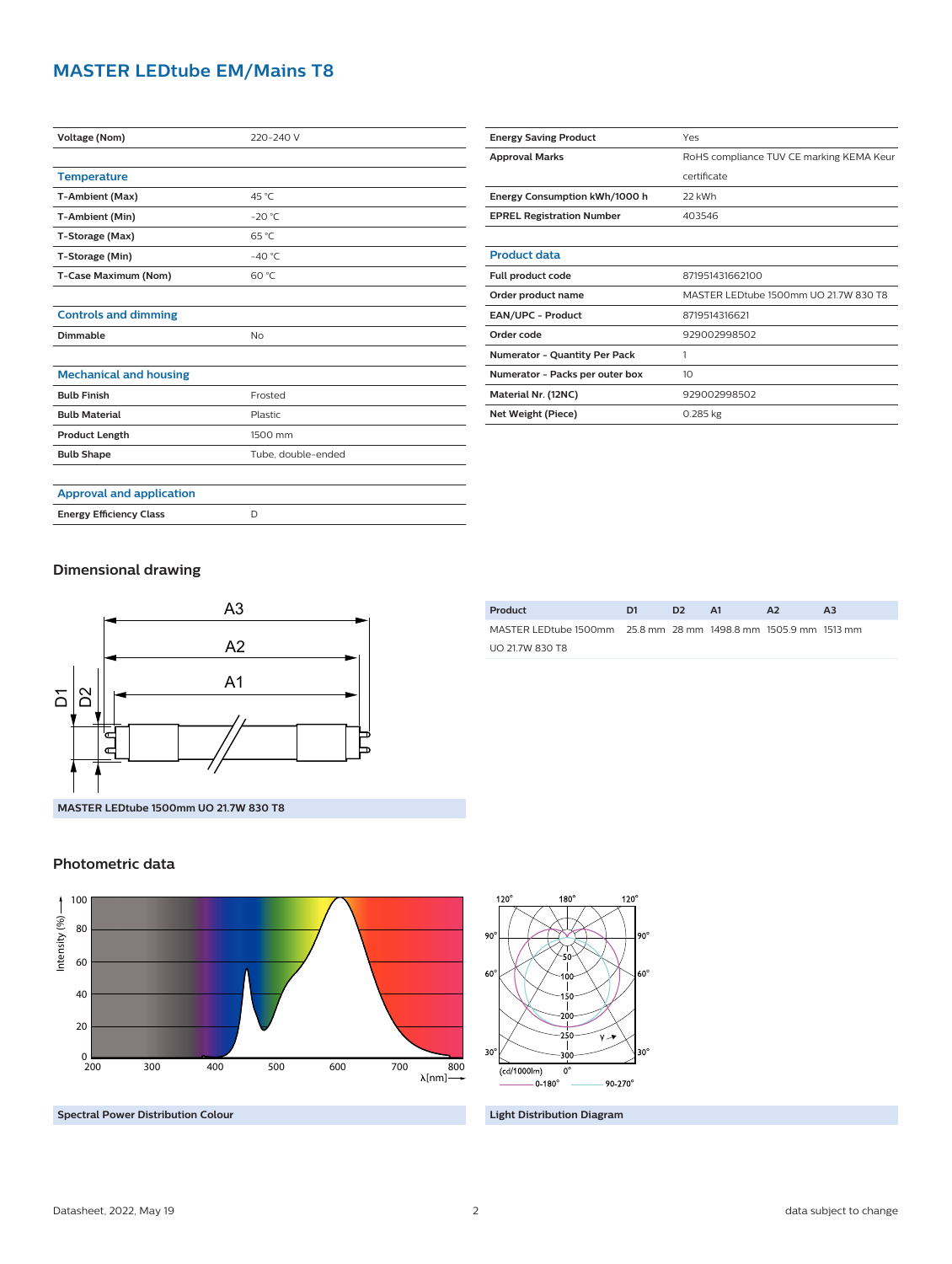#### **MASTER LEDtube EM/Mains T8**

**Photometric data**



**General uniform lighting**

**Lifetime**